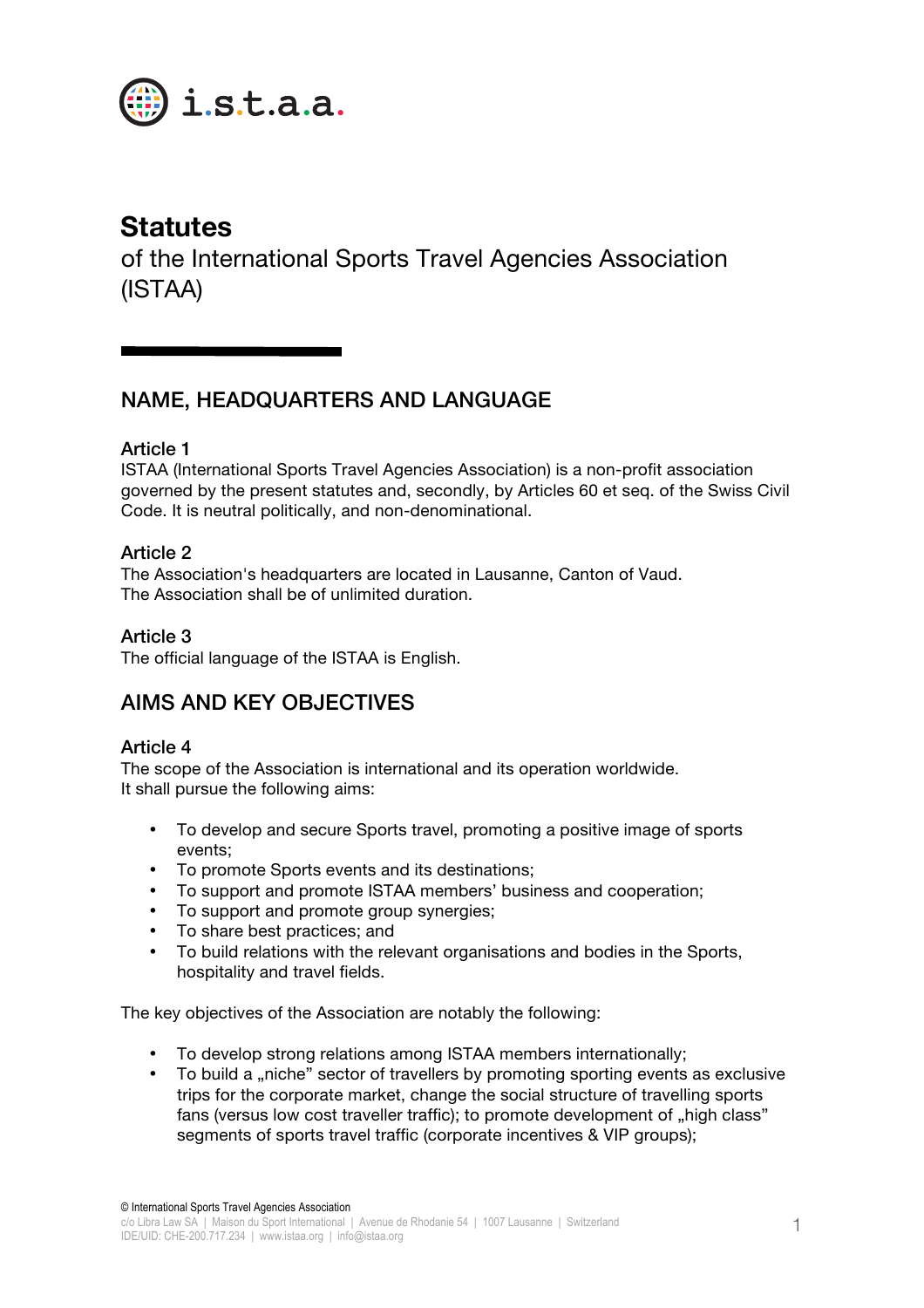

- To facilitate networking as a day to day tool, and enhance educational and communications opportunities;
- To promote sporting events and host cities as attractive travel destinations;
- To promote, implement and give publicity to safety solutions on stadiums;
- To enhance the image and profile of the sports tourism industry;
- To develop and facilitate access to industry tools;
- To encourage investment in sports tourism in the public and private sectors;
- To coordinate research and data collection on activity within the sport tourism industry; and
- To assess the economic impact of sporting events.

## **DEFINITIONS**

#### Article 5

Unless the context requires otherwise, when used in these Statutes, with an initial capital letter, the following terms shall have the following meaning:

- 'Association' shall mean International Sports Travel Agents Association ISTAA;
- 'Member' shall mean and include any firm or company admitted to the membership of the association in accordance with the Statutes of ISTAA.
- 'Board of Directors' or 'Board' shall mean the Managing Committee of ISTAA constituted in the manner prescribed by this Statutes.
- 'Board Member' shall mean an individual elected to the Board of Directors in the manner prescribed by this Statute.
- 'General Assembly' means the ordinary or extraordinary General Meeting of the Members.

## **MEMBERSHIP**

#### Article 6

To become a member of the Association, companies have to comply with the membership criteria, agree with the aims and key objectives of ISTAA and accept its code of conduct.

#### 6.1. MEMBERSHIP CATEGORIES

The Association comprises the following categories of members:

#### A / ACTIVE MEMBER

An Active Member is a professional and licensed travel agency that meets all the following criteria:

- Is specialised in Sports Travel.
- Is an IATA accredited agent or is fully licensed as travel agency in its respective country with a solid insurance guarantee.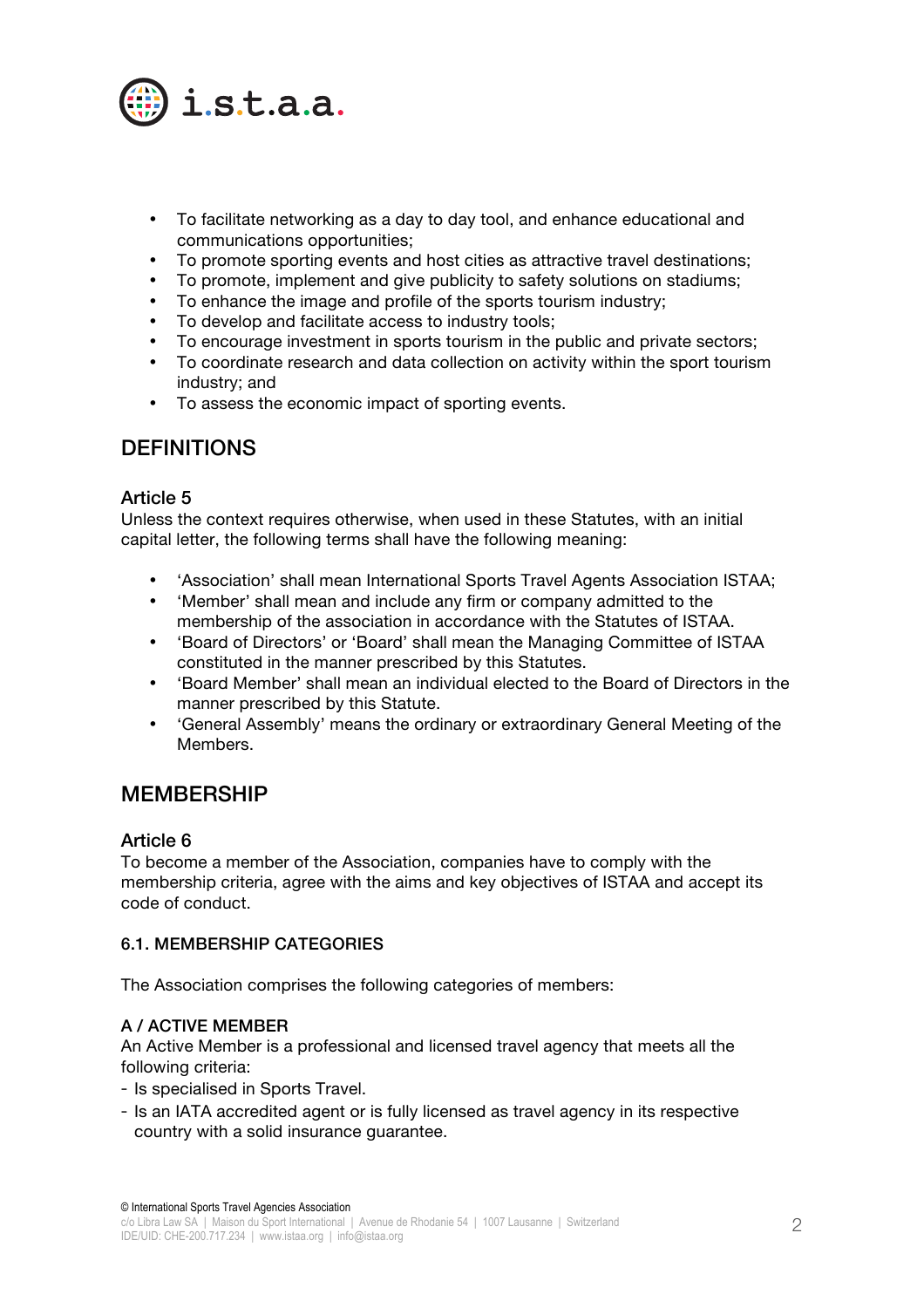

- Is dynamic, financially sound and of solid reputation.
- Is known and recommended by at least three other Active Members.

Further, an Active Members has to meet at least one of the following additional criteria:

- Has proved experience in handling travel and/or hospitality at Olympic Games, World Cups, European Championships, Champions League or similar major sport events and/or,
- Holds a service contract with National Sports Team and/or International or National Federation and/or major Sports Club and/or
- Holds an exclusive contract with a National Olympic Committee, FIFA, UEFA or an Organising Committee for a major event.

An Active Member can change its status to Associate Member if due to changes; it ceases to meet the basic criteria for Active membership.

#### B / ASSOCIATE MEMBER

An Associate Member is a professional travel agency that does not meet the criteria to be an Active Member but:

- Is focused on Sports Travel.
- Is an IATA accredited agent or is fully licensed as travel agency in its respective country with a solid insurance guarantee.
- Is dynamic, financially sound and of solid reputation.
- Has carried out a minimum of 5 years continuous sports travel agency activity.
- Is known and recommended by at least three Active Member.

An Associate Member can change its status to Active Member if the basic criteria corresponding to this status are met.

#### C / PARTNER MEMBER

A Partner Member is company, organisation or entity, which is not a professional travel agency, but is willing to be an ISTAA Member and support the Association, carrying out activities supporting or related to the members activities such as:

- Sports Clubs;
- Tourism offices, governmental institutions;
- Satellite services as hotel chains, accommodation providers, airlines, travel systems and organisations, technology providers;
- PR & Marketing companies;
- Media companies;
- Event management for corporations;
- Training facilities and complexes;
- Tournament organisers;
- Other sponsors;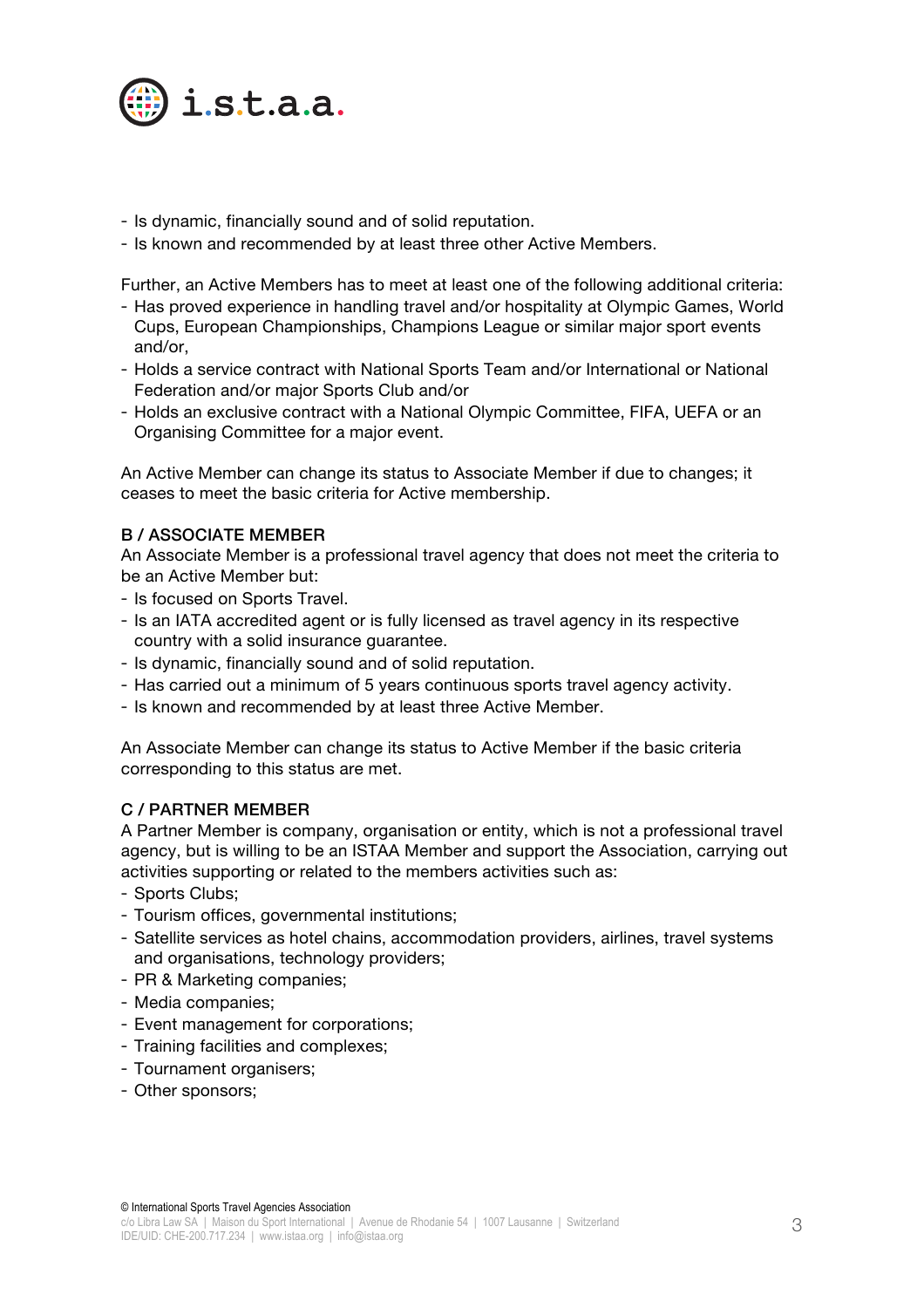

### 6.2 RIGHTS OF MEMBERS

Each Member has the right:

- to be informed of and take part in all activities of the Association;
- to be invited and participate in the General Assembly (without having a right to vote for Associate Member and Partner Member);
- to be informed of the constitution of working committees or project teams and to propose individuals as member of such committees or teams;
- to be named as a Member and to mention its affiliation with ISTAA;
- to make proposals to the Board of Directors and the General Assembly.

In additional to the abovementioned rights, each Active Member has the right:

- to vote at the General Assembly of ISTAA;
- to appoint candidates to be elected during the General Assembly of ISTAA for the Board of Directors or as President
- to issue recommendations in favour of candidates applying to become an Active Member or an Associate.

Partner Members have also the right present special offers exclusive for the Member, with the prior approval of the Board of Directors, and according to the Board of Director's recommendations or instructions.

#### 6.3 DUTIES OF MEMBERS

Each Member shall:

- comply at all time with the Statutes of ISTAA, as well as any regulation or code of conduct to be adopted by the Association;
- comply at all time with any resolution or decision to be issued by the organs of the Association;
- pay the membership fees as mentioned below;
- comply with all legal obligations and ethical standards;
- respect each other's mutual autonomy and shall in no way harm the development of other Members.

#### 6.4. MEMBERSHIP FEES

Members shall pay an initial one-time Admission fee and an Annual subscription fee. These fees are non-refundable.

Companies with branch offices at different countries pay an additional fee as multilocation companies.

The amounts of the Admission and Annual fees for Active Members and Associate Members are set by the General Assembly.

The fees of Partner Members are to be determined by the Board of Directors in each case.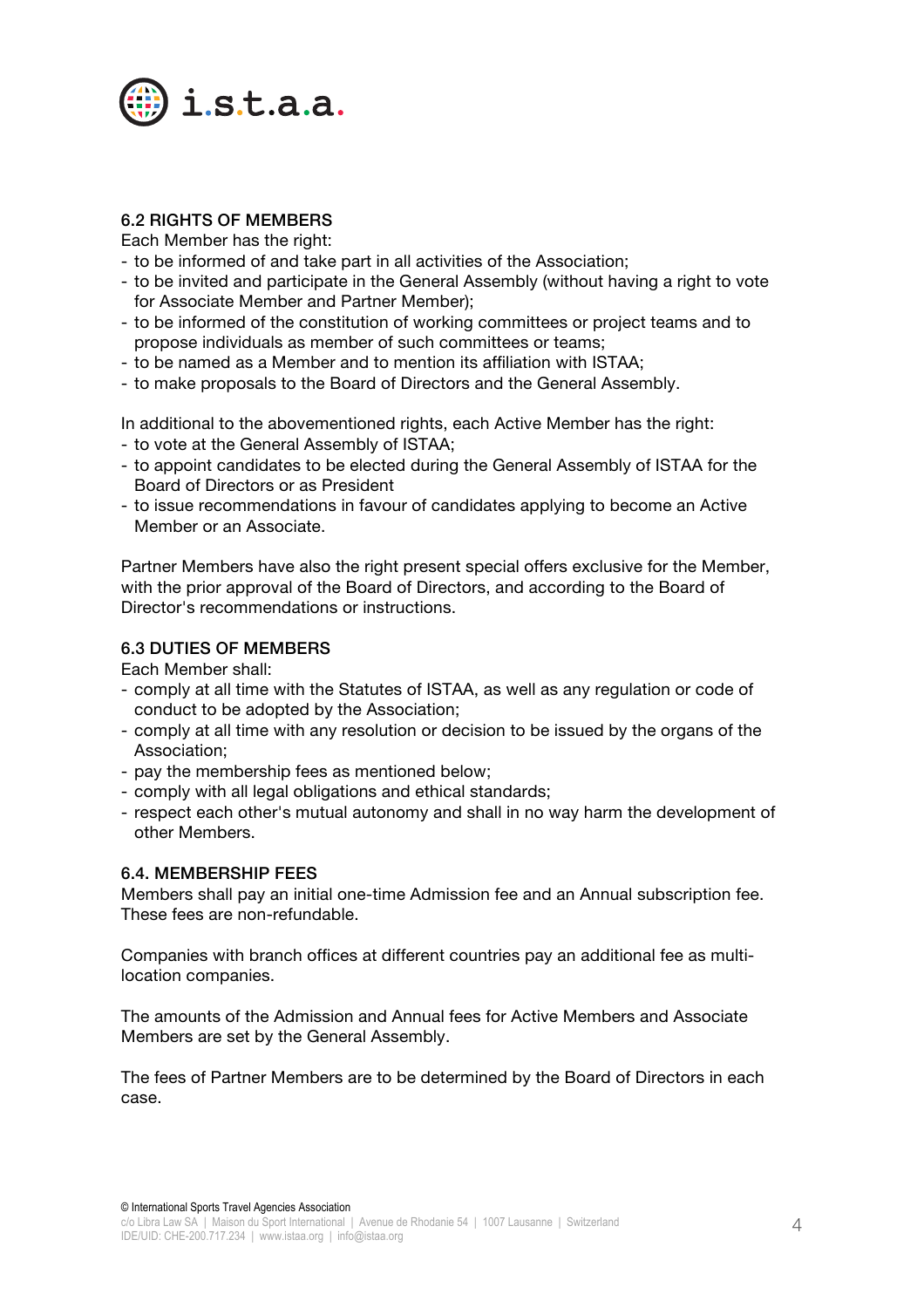

#### 6.5. TERMINATION OF MEMBERSHIP

Membership will cease due to any of the following reasons:

A / By written resignation thereby notifying the Committee at least six months before the end of the financial year;

B / By exclusion ordered by the Board of Directors for any serious infringement of these Statutes or the ISTAA Rules and Regulations or any decision taken by ISTAA or any other reason considered as a just cause for exclusion, with a right of appeal to the General Assembly. Appeals must be lodged within 30 days of the Board's decision being notified;

C / for non-payment of Membership fees for more than one year;

D / for changes in the status of the Member affecting its compliance with the criteria for membership, subject however to a change of status.

The Association does not need to indicate the reasons for any possible exclusion.

In all cases the membership fees for the current year remains due. Members who have resigned or who are excluded have no rights to any part of the Association's assets.

#### 6.6 SUSPENSION OF MEMBERSHIP

Any Member may be suspended from the ISTAA for a defined period of timed, upon decision by the Board of Directors for any infringement of these Statutes or the ISTAA Rules and Regulations or any decision taken by ISTAA.

The concerned Member has a right of appeal to the General Assembly. Appeals must be lodged within 30 days of the Board's decision being notified. In such case, the decision of suspension issued by the Board of Directors shall stay in full force and effect until the next General Assembly, unless it expires before.

A suspended Member shall lose its membership rights for the duration of the suspension.

### ORGANS

#### Article 7

The Association shall include the following organs: A / the General Assembly, B / the Board of Directors, C / the Auditor

## GENERAL ASSEMBLY

#### Article 8

The General Assembly is the Association's supreme authority.

It shall hold an Ordinary Meeting once each year. The place and the date are chosen by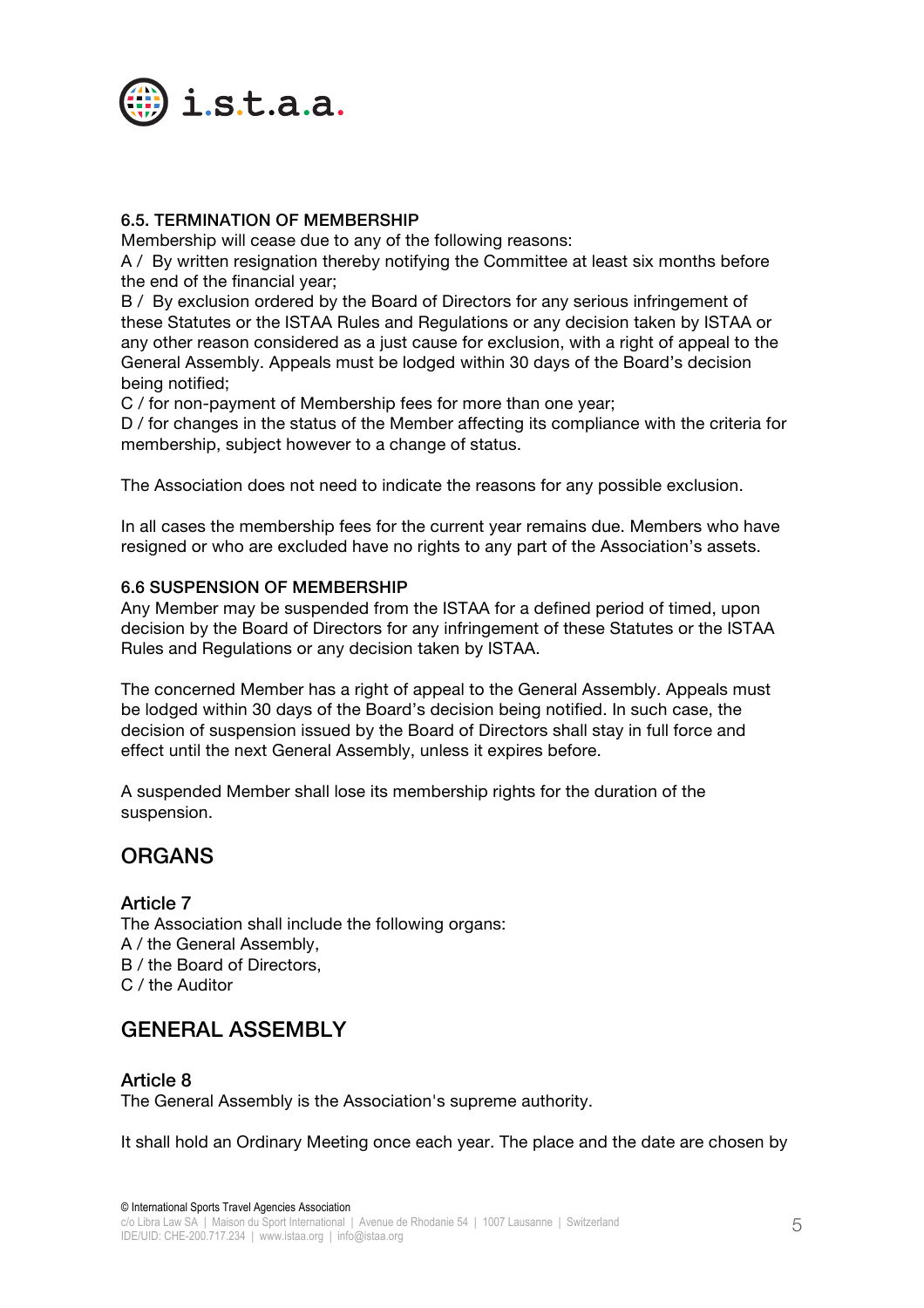

the Board of Directors. It may also hold an extraordinary session whenever necessary, at the request of the Board of Directors or at least of one-fifth of its members.

The General Assembly shall be considered valid regardless of the number of Members present.

The Board of Directors may decide that a meeting of the General Assembly be held by tele- or videoconference without a physical meeting of the delegates. The Board of Directors may also authorize that some Members, Associate Members or Partner Members assist to the General Assembly by tele- or videoconference. In such a case, appropriate measures shall be taken in order to (i) ensure that the debates can be followed by all delegates and to (ii) validate the votes by delegates participating by teleor videoconference. Decisions of the General Assembly may also be taken without any meeting or tele-/videoconference of the delegates, possibly by electronical vote through a web based platform or any other technological mean, provided that no active Member objects within the deadline to be set by the Board of Directors.

The Board of Directors shall inform the members in writing of the date of the General Assembly or extraordinary session at least 30 days in advance. The notification, including the proposed agenda, shall be sent to each member at least 10 days prior to the date of the meeting.

#### Article 9

The General Assembly:

A / confirms records and transcripts of the previous Annual General Meeting;

B / decides on the admission of new Active Members or Associate Members, on the recommendation of the Board of Directors.

C / elects the Members of the Board and the President;

D / notes the contents of the reports and financial statements for the year and votes on their adoption;

E / approves the annual budget;

F / supervises the activity of other organs, which it may dismiss, stating the grounds therefore;

G / appoints an auditor for the Association's accounts, on the recommendation of the Board of Directors;

H / decides on any modification of Statutes;

I / decides on the dissolution of the Association;

J / approves the annual membership fees for Active Member and Associate Member on the recommendation of the Board of Directors.

K / act as appeal body in case of exclusion or suspension of a Member;

L / considers any other matter which has been brought forward by any Member, in due notice of fifteen days prior to the General Meeting or with the previous permission of the President.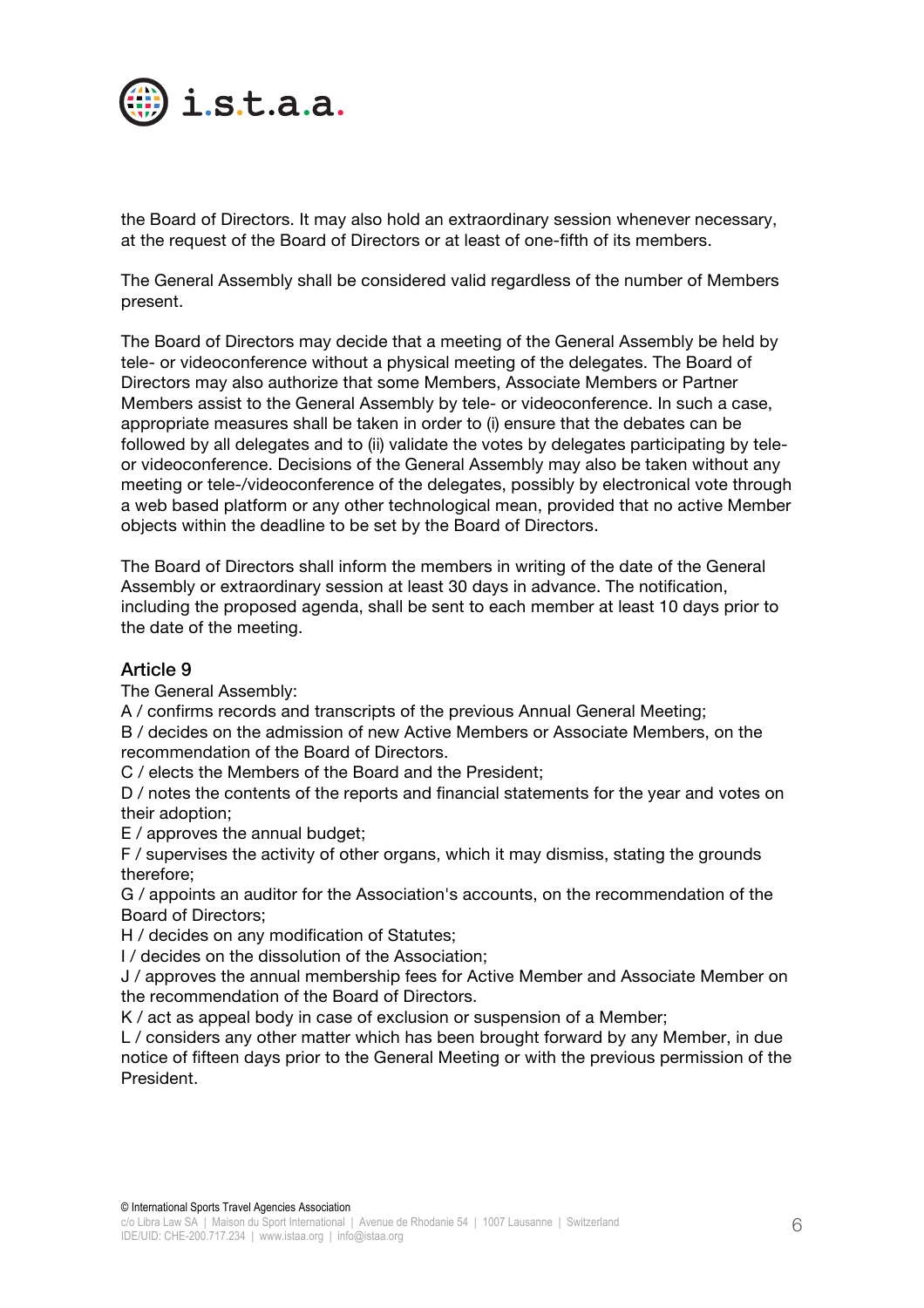

#### Article10

The General Assembly is presided over by the President and in his/her absence by the Vice President or any Board Member.

#### Article 11

At General Assembly meeting of the Association or of the Board of Director meetings, each Active Member present shall have only one vote.

Votes are by a show of hands or by electronic voting systems.

Votes for the Board of Directors or President's election are by secret ballot, unless there is only one candidate for a position.

In order to be elected, a candidate needs to obtain the absolute majority of all votes on the first turn, and the relative majority on the  $2^{nd}$  turn.

Decisions of the General Assembly shall be taken by a majority vote of the members present. In case of deadlock, the President shall have the casting vote.

Decisions concerning the amendment of the Statutes must be approved by a two-third majority of the members present.

The ballots are counted by the Ballot Counting Committee. This committee members are allowed to vote and be voted.

The Board of Directors may issue additional procedural rules for the General Assembly.

#### Article 12

The agenda of the ordinary annual session of the General Assembly must include:

- approval of the Minutes of the previous General Assembly
- the Board of Directors' annual Activity Report, including the President's report and the report on the accounts
- the report of the Auditor
- approval of the budget
- approval of reports and accounts
- the setting of membership fees
- election of Board Members, President and Auditor
- miscellaneous business

## BOARD OF DIRECTORS

#### Article 13

The Board of Directors is authorized to carry out all acts that further the purposes of the Association. It has the most extensive powers to manage the Association's day-to-day affairs.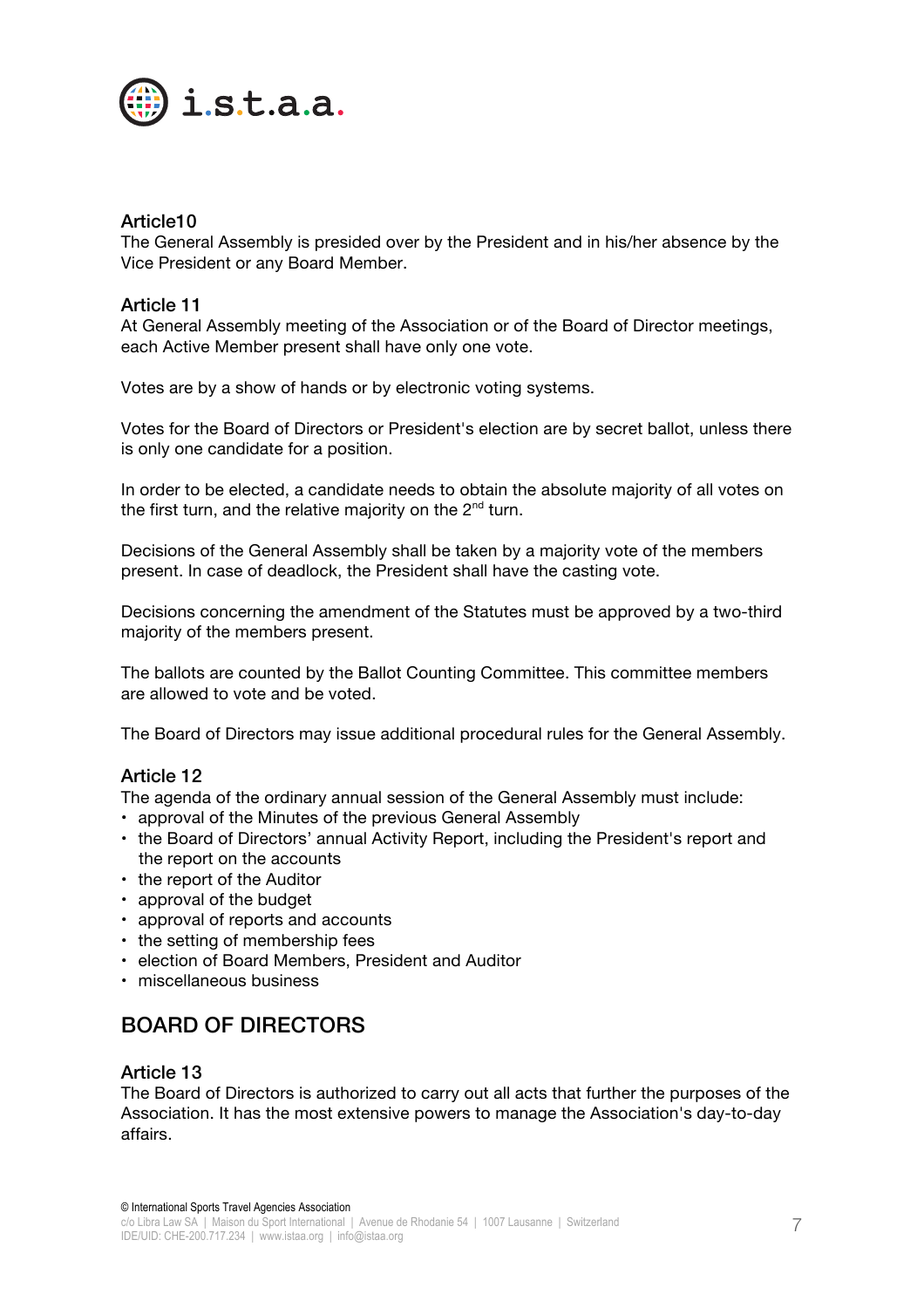

#### Article 14

The Board of Directors is composed of up to 9 individuals (including the President). Each Board Member has to be appointed by an Active Member and elected by the General Assembly. Each Board Member's term of office shall last for 4 years. Board Members may be re-elected for additional mandates.

The Board meets as often as the Association's business requires. Meetings can be in person or conducted by electronic means when necessary.

Unless otherwise specified in the statutes, the Board decides on its organisation: authority to sign, allocation of functions, number of meetings, adoption of resolutions, creation of committees, selection of service providers, contracts and staff, place of the secretariat, etc.

Board Members can be appointed and replaced by the Board of Directors between the Annual General Meetings in case of resignation or death of an elected Board Member.

#### Article 15

The Board Members work on a volunteer basis and as such can only be reimbursed for their actual expenses and travel costs.

Compensation to Board Members for activities beyond the usual function shall be decided by the Board of Directors.

#### Article 16

The functions of the Board of Directors are:

- to take the appropriate measures to achieve the goals of the Association;
- to convene the ordinary and extraordinary General Assemblies;
- to decides on the admission of new Partner Members;
- to review applications for membership and decide on the provisional admission of new Active Members or Associate Members between the General Assemblies;
- to issue recommendations to the General Assemblies on the admission of new Active Members or Associate Members;
- to establish working committees or project teams and appoint their members, who may be proposed by a Member;
- to take decisions with regard to the suspension and expulsion of Members;
- to ensure that Statutes are applied, to draft rules of procedure, and to administer the assets of the Association.
- to issue any regulations, code of conducts or decisions, as necessary for the conduct of the Association.
- to appoint and remove the Secretary General.
- to accept sponsorships, donations in cash or in kind on defined conditions and/or without conditions.
- to prepare the statement of accounts every year and recommend the membership fees to be decided by the General Assembly.

© International Sports Travel Agencies Association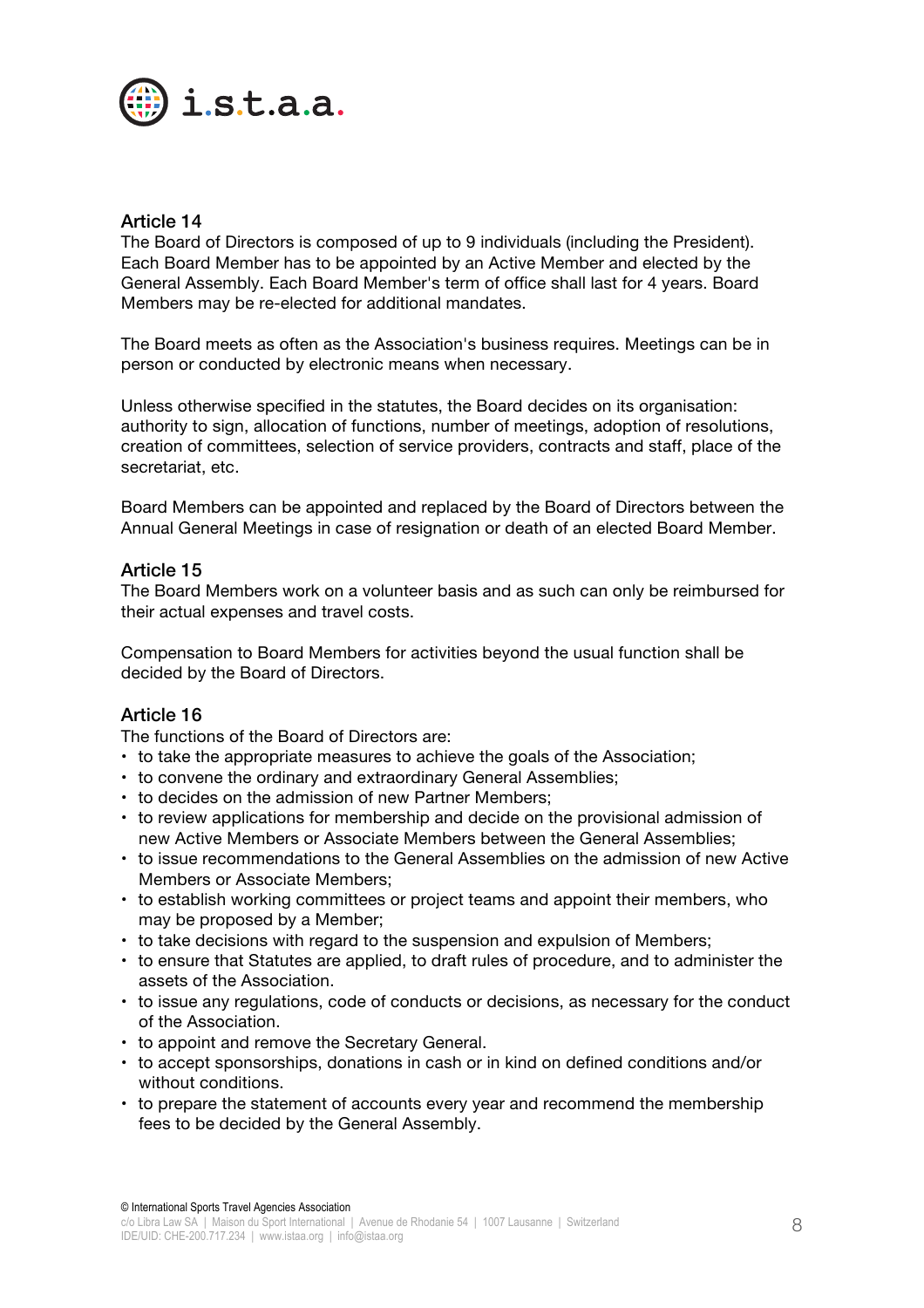

• to decide on all matters for which no other body is competent to decide upon and which do not fall under the mandatory or statutory competence of the General Assembly.

## THE PRESIDENT

#### Article 17

The President shall preside over all meetings of the Board of Directors and in his/her absence, the Vice President or any Board Member.

## THE SECRETARY GENERAL

#### Article 18

The Secretary General is appointed by the Board of Directors for an indefinite time to assist and carry out tasks in the implementation of the decisions, plans and strategies of the Board and General Assembly, record the proceedings of the meetings of Board of Directors, and channel the information to and from Members.

The Secretary General also is responsible for:

- maintaining and preserving any records and documents connected with the Association
- managing email and mail correspondence
- update the Association's website
- creating the monthly ISTAA newsletter

The compensation and conditions are defined by the Board of Directors. Proved expenses related to the carrying out of the tasks are not included and are refunded accordingly.

## ASSOCIATION LIABILITY

#### Article 19

Only the Association's assets may be used for obligations/commitments contracted in its name. Members have no personal liability for the debts and obligations of the Association.

### FINANCES AND RESOURCES

#### Article 20

The Association's resources are derived from:

- membership fees;
- sponsorships;
- contributions, donations and legacies in cash, barter or in kind;
- public subsidies;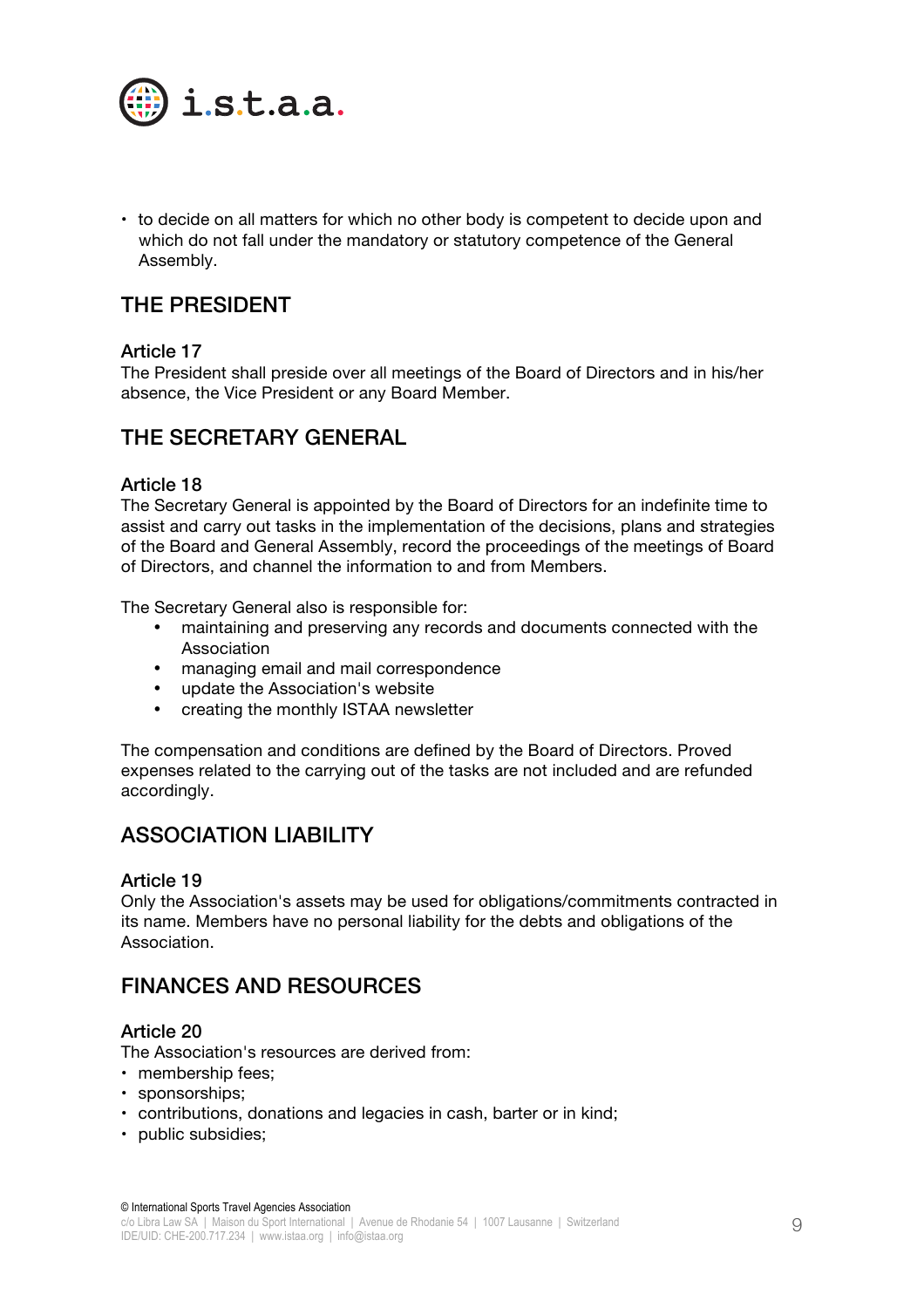

• any other resources authorized by the law.

The funds shall be used in accordance with the Association's social aims and key objectives. No funds or other property of the Association shall be paid to, or distributed among, the Members

#### Article 21

The accounting year of the Association shall be fixed by Board of Directors. Balance Sheet must be prepared in English or French every year and sent to the taxation office in Switzerland.

#### Article 22

The General Assembly shall appoint an Auditor upon recommendation of the Board of Directors who will audit the Association's accounts every year. The Auditor may be one or several individuals affiliated with a Member or an external auditor.

#### Article 23

Should the Association be dissolved, the available assets should be transferred to a non-profit organization pursuing public interest goals similar to those of the Association and likewise benefiting from tax exemption. Under no circumstances should the assets be returned to the founders or members. Nor should they use a part or a total of assets for their own benefit.

### REPRESENTATION

#### Article 24

The Board of Directors shall grant powers of signature to individuals and shall decide the limits within which such powers may be exercised.

### DISSOLUTION

#### Article 25

The majority of the Active Members or the Board of Directors may propose the dissolution of the ISTAA.

The dissolution becomes effective on approval of the proposal by a three quarter majority at the General Assembly, providing that at least two thirds of the Active Members are present or represented at the General Assembly.

The disposal of the assets of the ISTAA shall be decided by the General Assembly dissolving the ISTAA and shall be in keeping with the aims of the ISTAA and transferred to a tax-exempt Swiss legal entity.